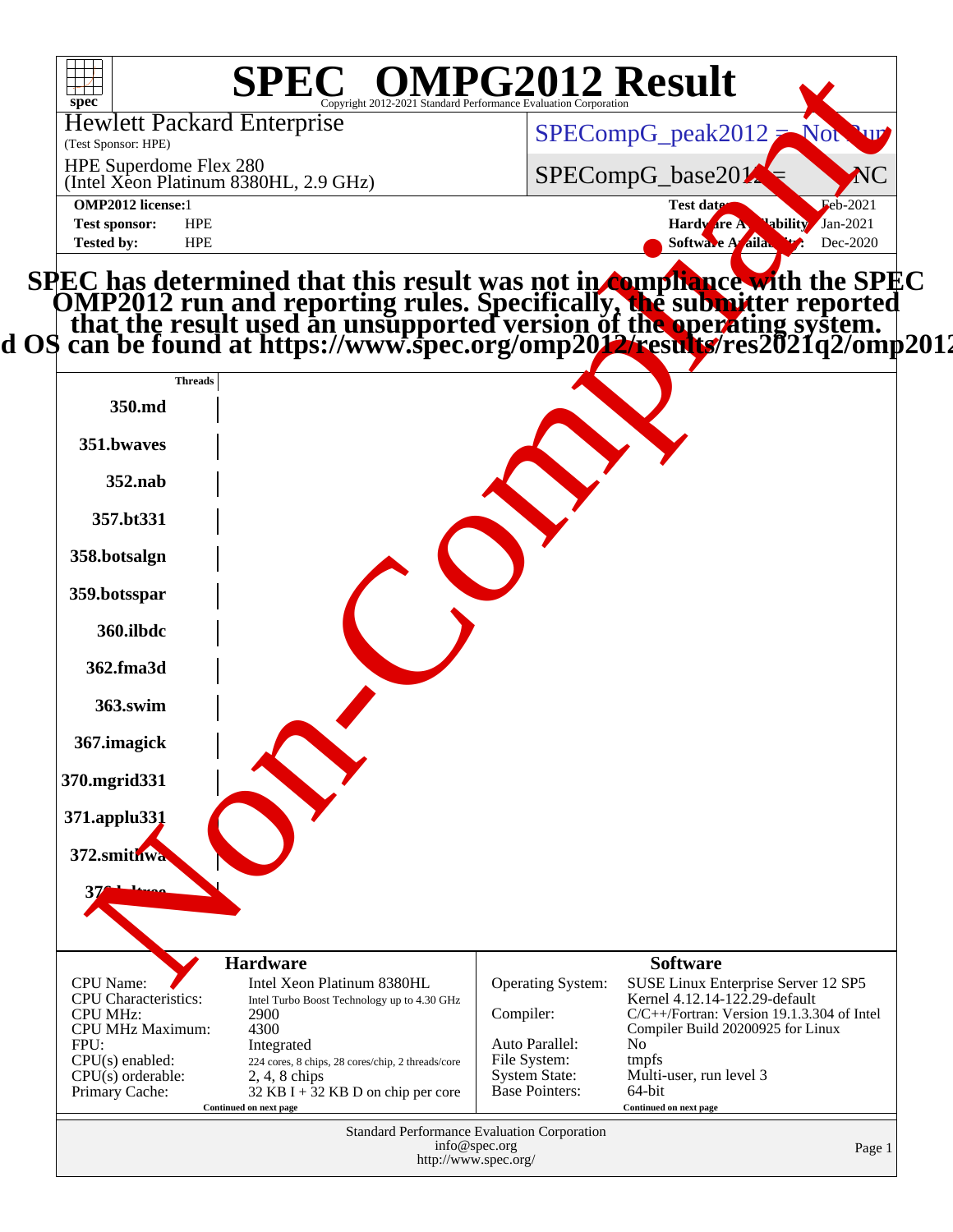| $spec^*$                                                                                                                                                                                                                                                                                                                                                                               |            | <b>SPEC OMPG2012 Result</b>       |                                                                                                   |                      | Convright 2012-2021 Standard Performance Evaluation Corporation |                             |                                   |                           |                             |                             |                                              |            |
|----------------------------------------------------------------------------------------------------------------------------------------------------------------------------------------------------------------------------------------------------------------------------------------------------------------------------------------------------------------------------------------|------------|-----------------------------------|---------------------------------------------------------------------------------------------------|----------------------|-----------------------------------------------------------------|-----------------------------|-----------------------------------|---------------------------|-----------------------------|-----------------------------|----------------------------------------------|------------|
| <b>Hewlett Packard Enterprise</b><br>(Test Sponsor: HPE)                                                                                                                                                                                                                                                                                                                               |            |                                   |                                                                                                   |                      |                                                                 |                             |                                   | $SPECompG_peak2012 = Not$ |                             |                             |                                              |            |
| HPE Superdome Flex 280<br>(Intel Xeon Platinum 8380HL, 2.9 GHz)                                                                                                                                                                                                                                                                                                                        |            |                                   |                                                                                                   |                      |                                                                 |                             |                                   | SPECompG_base201          |                             |                             |                                              |            |
| <b>OMP2012 license:1</b>                                                                                                                                                                                                                                                                                                                                                               | <b>HPE</b> |                                   |                                                                                                   |                      |                                                                 |                             |                                   |                           |                             | Test date:                  | Hardware A Vability Jan-2021                 | $Eeb-2021$ |
| <b>Test sponsor:</b><br><b>Tested by:</b>                                                                                                                                                                                                                                                                                                                                              | <b>HPE</b> |                                   |                                                                                                   |                      |                                                                 |                             |                                   |                           |                             | Softwa A aila.              |                                              | Dec-2020   |
| SPEC has determined that this result was not in <b>compliance with the SPEC</b><br>OMP2012 run and reporting rules. Specifically, the submitter reported<br>that the result used an unsupported version of the operating system.<br>d OS can<br>Secondary Cache:<br>L <sub>3</sub> Cache:<br>Other Cache:<br>Memory:<br>Disk Subsystem:<br>Other Hardware:<br><b>Base Threads Run:</b> |            | None<br>3 TB tmpfs<br>None<br>224 | 1 MB I+D on chip per core<br>38.5 MB I+D on chip per chip<br>6 TB (48 x 128 GB 4Rx4 PC4-3200AA-L) |                      |                                                                 |                             | Peak Pointers:<br>Other Software: |                           | Not $\overline{A}$ plicable | HPE Fo ndation Software 2.4 | 1250.200729T0100.a.sles12sp5hpe-200729T0100) |            |
| Minimum Peak Threads:<br>Maximum Peak Threads:                                                                                                                                                                                                                                                                                                                                         |            | $\sim$                            |                                                                                                   |                      | <b>Res</b> ults T.                                              | ble                         |                                   |                           |                             |                             |                                              |            |
| Benchmark Threads Seconds Ratio Seconds Ratio Seconds.                                                                                                                                                                                                                                                                                                                                 |            |                                   | <b>Base</b>                                                                                       |                      |                                                                 | متعبد                       |                                   | Threads Seconds Ratio     |                             | Peak                        | Seconds Ratio Seconds Ratio                  |            |
| 350.md                                                                                                                                                                                                                                                                                                                                                                                 | 224        | NC<br>NC                          |                                                                                                   | NC                   | NC                                                              | N <sub>C</sub>              |                                   |                           |                             |                             |                                              |            |
| 351.bwaves                                                                                                                                                                                                                                                                                                                                                                             | 224        | N <sub>C</sub><br>NC              |                                                                                                   | N <sub>C</sub>       |                                                                 | NC                          |                                   |                           |                             |                             |                                              |            |
| $352$ .nab                                                                                                                                                                                                                                                                                                                                                                             | 224        | N <sub>C</sub><br>NC              | <b>NC</b>                                                                                         | NC                   |                                                                 | N <sub>C</sub>              |                                   |                           |                             |                             |                                              |            |
| 357.bt331                                                                                                                                                                                                                                                                                                                                                                              | 224        | N <sub>C</sub><br>NC              | NC                                                                                                |                      | NC                                                              | <b>NC</b>                   |                                   |                           |                             |                             |                                              |            |
| 358.botsalgn                                                                                                                                                                                                                                                                                                                                                                           | 224        | <b>NC</b><br>NC                   | NÇ                                                                                                | NC                   | N <sub>C</sub>                                                  | N <sub>C</sub>              |                                   |                           |                             |                             |                                              |            |
| 359.botsspar<br>360.ilbdc                                                                                                                                                                                                                                                                                                                                                              | 224        | NC                                | NC                                                                                                | NC<br>N <sub>C</sub> | NC<br>NC                                                        | N <sub>C</sub><br><b>NC</b> |                                   |                           |                             |                             |                                              |            |
| 362.fma3d                                                                                                                                                                                                                                                                                                                                                                              | 224<br>224 | NC<br><b>NC</b><br>NC             |                                                                                                   | NC                   | <b>NC</b>                                                       | N <sub>C</sub>              |                                   |                           |                             |                             |                                              |            |
| 363.swim                                                                                                                                                                                                                                                                                                                                                                               | 224        |                                   | NC                                                                                                | N <sub>C</sub>       | <b>NC</b>                                                       | <b>NC</b>                   |                                   |                           |                             |                             |                                              |            |
|                                                                                                                                                                                                                                                                                                                                                                                        | 224        | NC                                | NC                                                                                                | N <sub>C</sub>       | <b>NC</b>                                                       | NC                          |                                   |                           |                             |                             |                                              |            |
| 367.imagick                                                                                                                                                                                                                                                                                                                                                                            |            | NC                                | NC                                                                                                | <b>NC</b>            | <b>NC</b>                                                       | <b>NC</b>                   |                                   |                           |                             |                             |                                              |            |
| 370.mgrid331                                                                                                                                                                                                                                                                                                                                                                           | 224        |                                   |                                                                                                   |                      |                                                                 |                             |                                   |                           |                             |                             |                                              |            |
| 371.applu331                                                                                                                                                                                                                                                                                                                                                                           |            |                                   | <b>NC</b>                                                                                         | NC                   | <b>NC</b>                                                       | N <sub>C</sub>              |                                   |                           |                             |                             |                                              |            |
| 372.smithwa<br>376. Laure                                                                                                                                                                                                                                                                                                                                                              | 224        | NC<br>NC                          | <b>NC</b><br>NC                                                                                   | N <sub>C</sub>       | <b>NC</b>                                                       | <b>NC</b>                   |                                   |                           |                             |                             |                                              |            |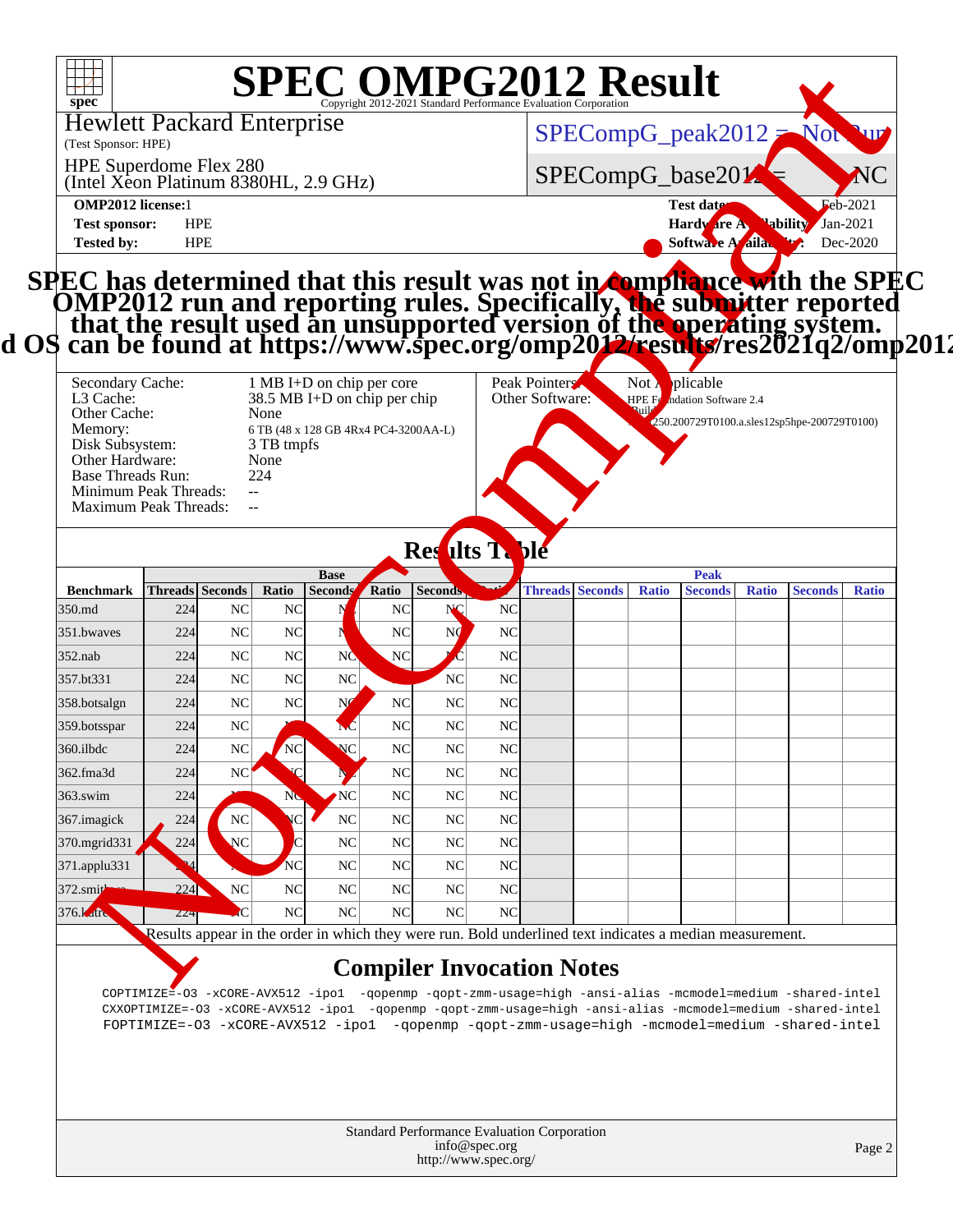| $\frac{1}{2}$<br>$spec^*$                                                                                                                                                                                                                                                                                                 | <b>SPEC OMPG2012 Result</b>                                                                                                                                                                                                                                                                  |                                      |
|---------------------------------------------------------------------------------------------------------------------------------------------------------------------------------------------------------------------------------------------------------------------------------------------------------------------------|----------------------------------------------------------------------------------------------------------------------------------------------------------------------------------------------------------------------------------------------------------------------------------------------|--------------------------------------|
| <b>Hewlett Packard Enterprise</b><br>(Test Sponsor: HPE)                                                                                                                                                                                                                                                                  | $SPECompG_peak2012 = No$                                                                                                                                                                                                                                                                     |                                      |
| HPE Superdome Flex 280<br>(Intel Xeon Platinum 8380HL, 2.9 GHz)                                                                                                                                                                                                                                                           | SPECompG_base201                                                                                                                                                                                                                                                                             | NC                                   |
| <b>OMP2012</b> license:1<br><b>HPE</b><br><b>Test sponsor:</b><br><b>HPE</b><br><b>Tested by:</b>                                                                                                                                                                                                                         | Test date:<br>Hardware A Vability<br>Softwa Araila.                                                                                                                                                                                                                                          | $Eeb-2021$<br>$Jan-2021$<br>Dec-2020 |
| SPEC has determined that this result was not in <b>compliance with the SPEC</b><br>OMP2012 run and reporting rules. Specifically, the submitter reported<br>that the result used an unsupported version of the operating system.<br>d OS can                                                                              |                                                                                                                                                                                                                                                                                              |                                      |
| The config file option 'submit' was used.<br>For all benchmarks threads were bound to cores using<br>the following submit command:<br>dplace $-e$ $-c$ 0-223 \$command<br>This binds threads in order of creation, be uning<br>with the master thread on logical cpu 0, the trst s<br>thread on logical cpu 1, and so on. | <b>Submit Notes</b><br>Lave                                                                                                                                                                                                                                                                  |                                      |
| Software Environment:<br>export KMP_AFFINITY=dis<br>bled<br>export KMP_STACKSIZE=20<br>export KMP_SCHEDULE=sta<br>balance<br>export OMP_DYNAMIC=FALSE<br>ulimit -s unlimited                                                                                                                                              | <b>Operating System Notes</b>                                                                                                                                                                                                                                                                |                                      |
| The tmpfs filesystem was s<br>L up with:<br>mount -t tmpfs -o nosuid, nodev, mpol=interleave: 0-7 /dev/shm                                                                                                                                                                                                                |                                                                                                                                                                                                                                                                                              |                                      |
| System setting<br>es:<br>Worklo d Protie set to HPC<br>Worklow Profile set to Custom<br>Power Regilato that to OS Control<br>Intol Turbo bost Technology (Turbo): Enabled                                                                                                                                                 | <b>General Notes</b>                                                                                                                                                                                                                                                                         |                                      |
| sor Performance: Enabled<br>cpu ower frequency-set -d 2901MHz -u 2901MHz -g performance                                                                                                                                                                                                                                   | For all benchmarks core frequencies were set using the following command:                                                                                                                                                                                                                    |                                      |
| is mitigated in the system as tested and documented.<br>is mitigated in the system as tested and documented.<br>is mitigated in the system as tested and documented.                                                                                                                                                      | NA: The lest sponsor attests, as of date of publication, the CVE-2017-5754 (Meltdown)<br>Yes: The test sponsor attests, as of date of publication, the CVE-2017-5753 (Spectre variant 1)<br>Yes: The test sponsor attests, as of date of publication, that CVE-2017-5754 (Spectre variant 2) |                                      |
|                                                                                                                                                                                                                                                                                                                           | Standard Performance Evaluation Corporation<br>info@spec.org<br>http://www.spec.org/                                                                                                                                                                                                         | Page 3                               |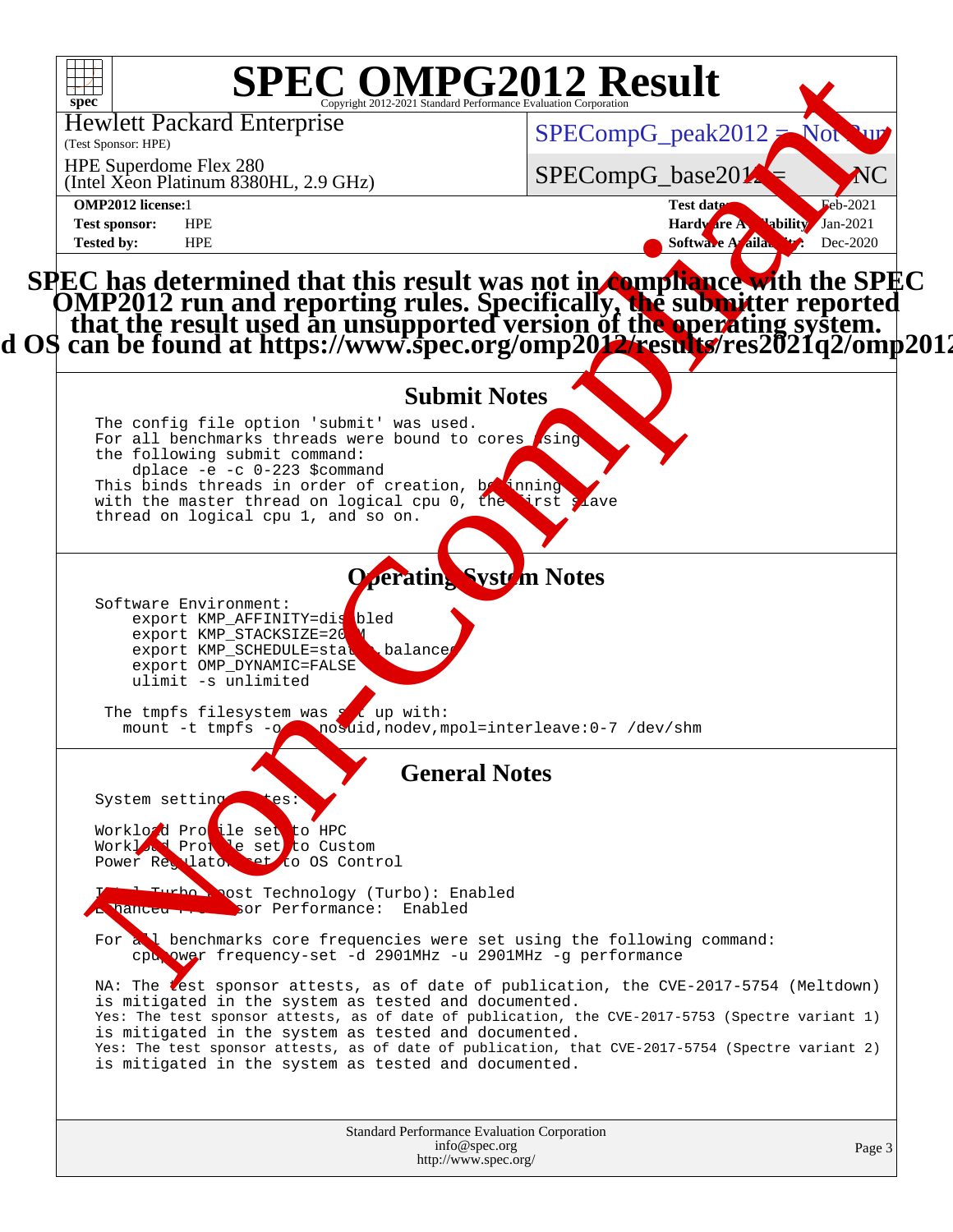| spec <sup>®</sup><br><b>Hewlett Packard Enterprise</b><br>(Test Sponsor: HPE)                                                          | <b>SPEC OMPG2012 Result</b><br>$SPECompG_peak2012 = Not$<br>W                                                                                                                                                                                |
|----------------------------------------------------------------------------------------------------------------------------------------|----------------------------------------------------------------------------------------------------------------------------------------------------------------------------------------------------------------------------------------------|
| HPE Superdome Flex 280<br>(Intel Xeon Platinum 8380HL, 2.9 GHz)                                                                        | SPECompG_base201<br>NC                                                                                                                                                                                                                       |
| <b>OMP2012</b> license:1<br><b>Test sponsor:</b><br><b>HPE</b><br><b>Tested by:</b><br><b>HPE</b>                                      | Feb-2021<br>Test date:<br>Hardware A Hability Jan-2021<br>Softwa A aila<br>Dec-2020                                                                                                                                                          |
|                                                                                                                                        | SPEC has determined that this result was not in <b>compliance with the SPEC</b><br>OMP2012 run and reporting rules. Specifically, the submitter reported<br>that the result used an unsupported version of the operating system.<br>d OS can |
| C benchmarks:                                                                                                                          | <b>Base Compiler Invocation</b>                                                                                                                                                                                                              |
| icc<br>$C++$ benchmarks:<br>icpc                                                                                                       |                                                                                                                                                                                                                                              |
| Fortran benchmarks:<br>ifort                                                                                                           |                                                                                                                                                                                                                                              |
| $350$ .md: $-$ free<br>367.imagick: -std=c99                                                                                           | <b>Pase Portability Flags</b>                                                                                                                                                                                                                |
| C benchmarks:                                                                                                                          | <b>Base Optimization Flags</b>                                                                                                                                                                                                               |
| -mcmodel=medium share intel                                                                                                            | $-03$ -xCORE-AVX $2 - i$ , gopenmp -gopt-zmm-usage=high -ansi-alias                                                                                                                                                                          |
| $C++$ benchmarks:<br>$-03 - xCO$ $E - AVX$<br>shared-intel<br>model nedium<br>$-m$                                                     | -zpol -qopenmp -qopt-zmm-usage=high -ansi-alias                                                                                                                                                                                              |
| Fortran bench marks:<br>-03 -xCPRE-AVX512 -ipo1 -qopenmp -qopt-zmm-usage=high<br>edium -shared-intel                                   |                                                                                                                                                                                                                                              |
| http://www.spec.org/omp2012/flags/HPE-OMP2012-ic18.html                                                                                | The flags files that were used to format this result can be browsed at<br>http://www.wec.org/omp2012/flags/HPE-Platform-Flags-Intel-V1.3-CLX-revD.html                                                                                       |
| http://www.spec.org/omp2012/flags/HPE-Platform-Flags-Intel-V1.3-CLX-revD.xml<br>http://www.spec.org/omp2012/flags/HPE-OMP2012-ic18.xml | You can also download the XML flags sources by saving the following links:                                                                                                                                                                   |
|                                                                                                                                        | Standard Performance Evaluation Corporation<br>info@spec.org<br>Page 4<br>http://www.spec.org/                                                                                                                                               |